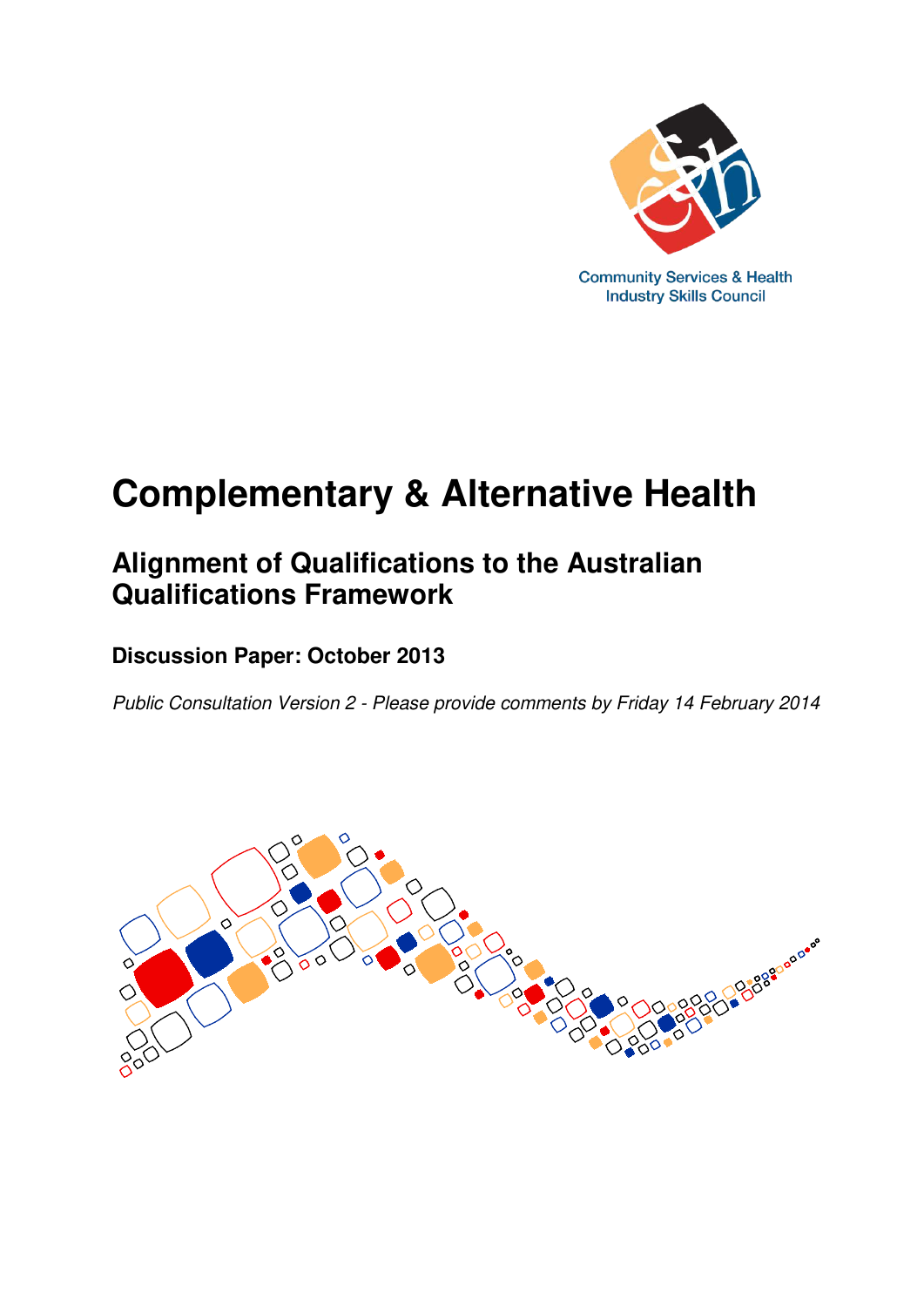### **Contents**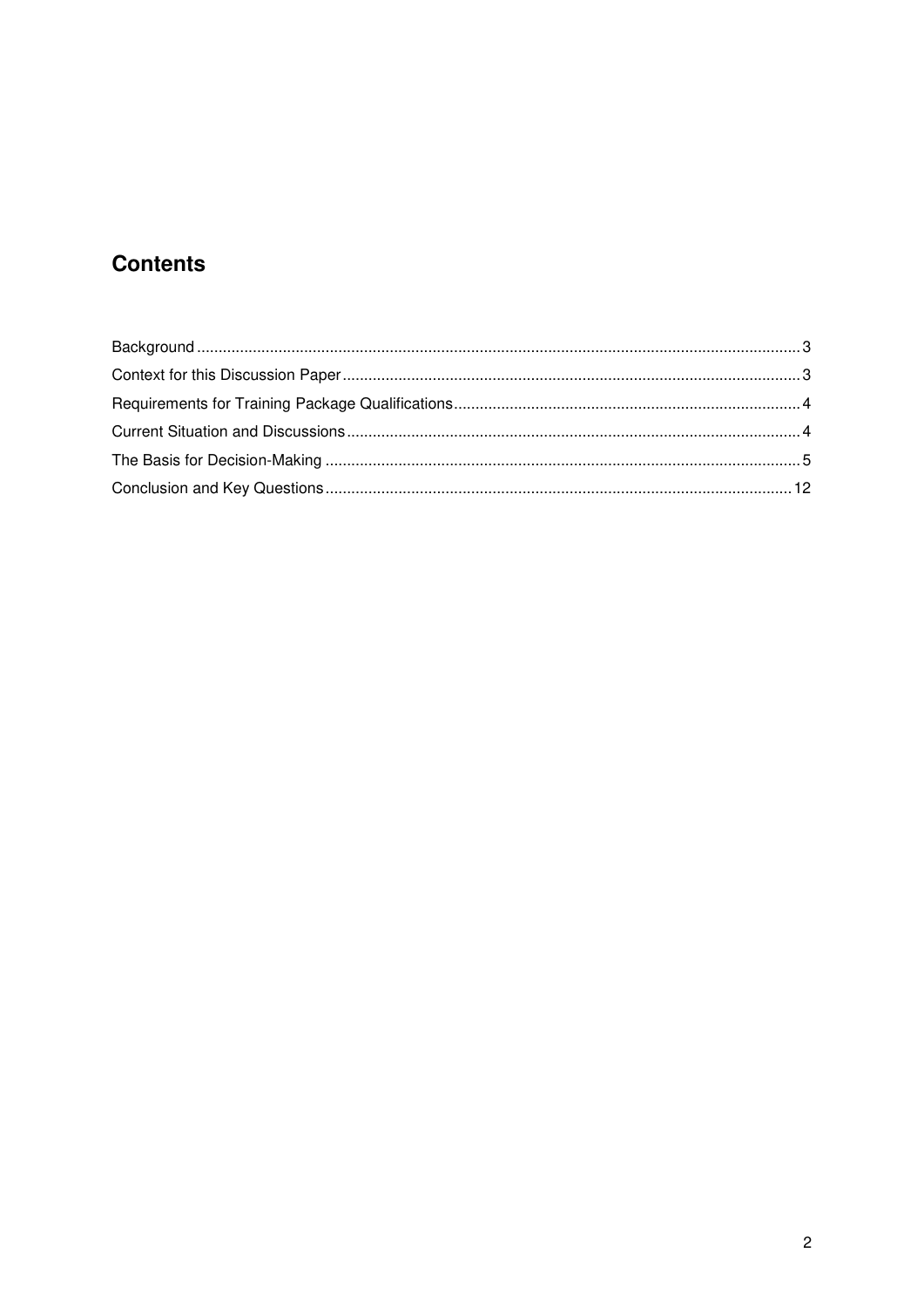#### **Background**

All Complementary & Alternative Health (CAH) qualifications in the Health Training Package (HLT07) are currently under review. Proposed revised qualifications will be submitted for endorsement by December 2014.

As part of the review, all content is being updated and improved, both to better meet industry needs and to comply with the new national Standards for Training Packages. An Industry Reference Group (IRG) comprising representatives from all CAH modalities oversees this work, and there is also a smaller Subject Matter Expert Group (SMEG) for each modality. There are two public consultation periods (at Draft 1 and Draft 2 stages) where all stakeholders are encouraged to provide feedback.

Currently, the review project is at the 'pre Draft 2' stage, with the next public consultation period scheduled for March 2014.

#### **Context for this Discussion Paper**

Over the past few months, as SMEGs have met to discuss different qualifications, there have been many varied discussions about the alignment of CAH qualifications to the Australian Qualifications Framework (AQF). It is an important part of the critical review process to revisit, and hopefully, to reconfirm qualification levels. This is important for industry and for learners undertaking qualifications.

While there have been varied discussions around alignment or re-alignment of qualifications, of most significance are those discussions around the place of many Advanced Diploma qualifications, and whether those qualifications should be aligned at the Bachelor degree level. Comments of this nature have come from a range of sources, with many originating from valid and necessary discussion about the need to strengthen and clarify content to achieve professional outcomes.

The Community Services & Health Industry Skills Council (CS&HISC) would like to put the issue of qualification alignment on the table to allow for transparent discussion and decision-making.

The purpose of this brief paper therefore, is four fold:

- to outline requirements for Training Package qualifications in relation to AQF alignment
- to snapshot the current situation and the types of issues raised through recent discussions
- to provide information to support appropriate alignment of qualifications
- to ask the Complementary & Alternative Health community for its feedback on qualification alignment

While these issues have most potential impact on Advanced Diploma qualifications, much of the information here is also relevant for all CAH qualifications.

#### **Feedback**

The paper was initially distributed to members of all the Subject Matter Expert Groups and the CAH Industry Reference Group. It is now being distributed to all CS&HISC stakeholders for comment. CS&HISC welcomes your comments and feedback by **Friday 14 February**. **Please email your response to tpadmin@cshisc.com.au**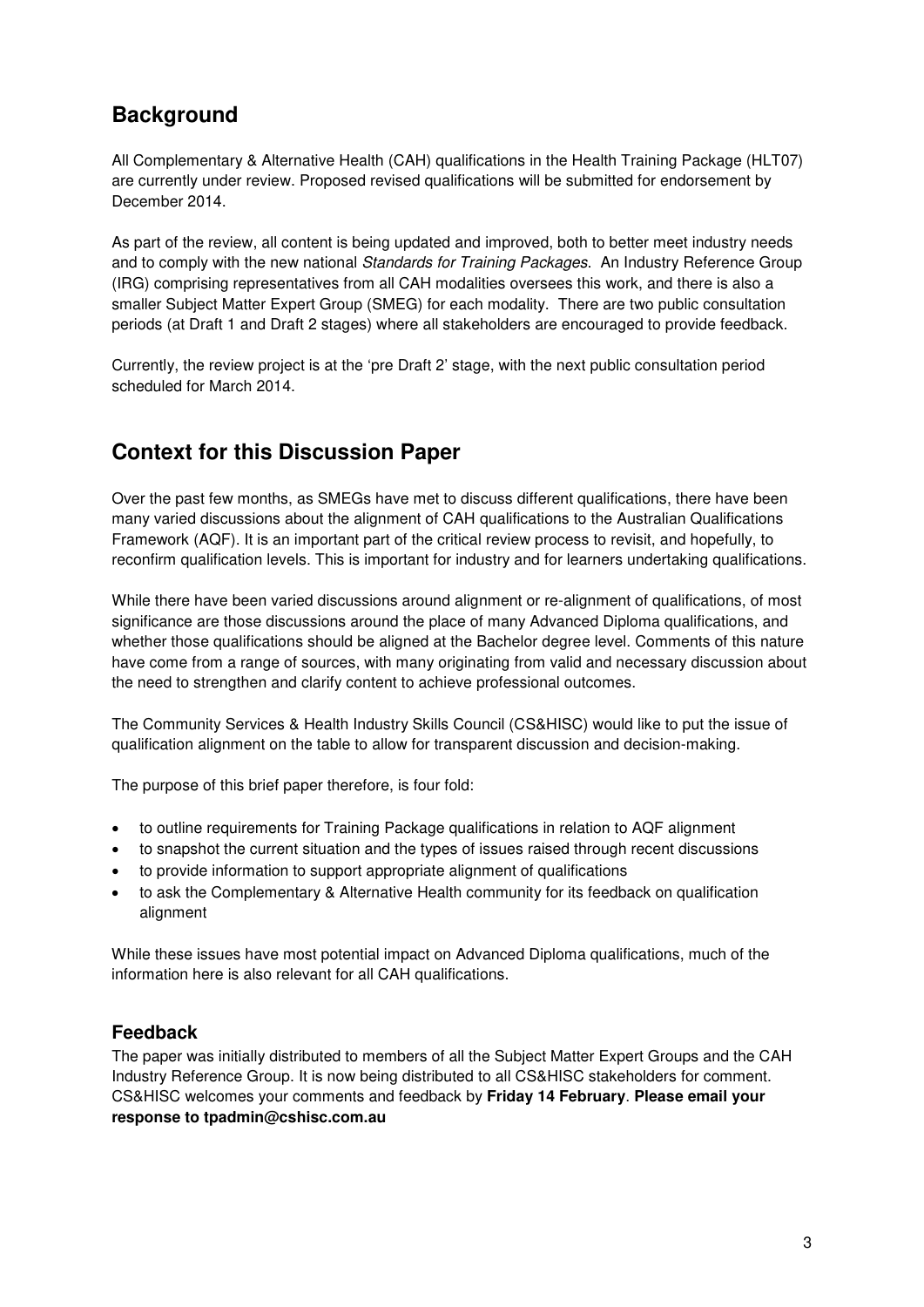### **Requirements for Training Package Qualifications**

All Training Package content must meet the National Skills Standards Council (NSSC) Standards for Training Packages. It is these standards that guide the work of CS&HISC. In the national policy context, there is an increased focus on ensuring that qualifications are aligned at the correct level. Standard 8 reads as follows:

Qualifications comply with the Australian Qualifications Framework specification for that qualification type

Below is an excerpt from additional advice provided by the NSSC:

In order to meet Standard 8 of the Standards for Training Packages, ISCs need to demonstrate compliance against the AQF specifications for qualification types. The primary evidence for ISCs to demonstrate compliance against the AQF is **documented justification** as to how the proposed qualification structure meets the AQF specifications for that qualification type.

Prior to endorsement, qualifications will be subject to an external QA process to ensure compliance.

#### **Current Situation and Discussions**

CAH qualifications in the Health Training Package currently exist at three levels - Certificate IV, Diploma and Advanced Diploma. Below is a brief update on the current 'pre-draft 2' situation

| <b>Certificate IV</b>                                                                                                                                                                                                              | <b>Diploma</b>                                                                                                                                                           | <b>Advanced Diploma</b>                                                                                                                                                                     |
|------------------------------------------------------------------------------------------------------------------------------------------------------------------------------------------------------------------------------------|--------------------------------------------------------------------------------------------------------------------------------------------------------------------------|---------------------------------------------------------------------------------------------------------------------------------------------------------------------------------------------|
| Aromatherapy (SMEG is<br>proposing removal due to lack<br>of professional outcome)<br>Ayurvedic Lifestyle<br>Consultation (different views in<br>SMEG around scope/ need -<br>under consideration)<br>Kinesiology (SMEG discussing | Aromatherapy<br>٠<br>Kinesiology<br>$\bullet$<br>Remedial Massage<br>Reflexology<br>٠<br>Shiatsu and Oriental Therapies<br>$\bullet$<br><b>TCM Remedial Massage</b><br>٠ | Aromatic Medicine (SMEG<br>discussion around the need for<br>full qualification, limited<br>practitioner outcomes)<br>Ayurveda<br>Homoeopathy<br>Naturopathy<br><b>Nutritional Medicine</b> |
| possible removal)<br>Massage                                                                                                                                                                                                       |                                                                                                                                                                          | Western Herbal Medicine                                                                                                                                                                     |

This paper has been developed based on a range of discussion and comments, including:

- the need for substantial additional and more clearly articulated anatomy, physiology, pathophysiology and pharmacology content – especially in the Advanced Diploma qualifications (with some impact on Certificate IV and Diploma qualifications also)
- questions around what the actual difference is between Advanced Diploma and Bachelor Degree
- the amount of learning required to achieve the qualification outcomes (e.g. views that Advanced Diploma outcomes not able to be achieved in less than 3 years for some modalities)
- tacit acknowledgment and / or open discussion that a degree level qualification either is, should be, or will be in the near future, the qualification required to practice

**Please note that to date there have been no comments of this type made during discussion of the Ayurveda qualifications. However, as the nature of the content across the Advanced Diploma qualifications is similar, the broader issue of AQF alignment will need to be raised for discussion in that context.**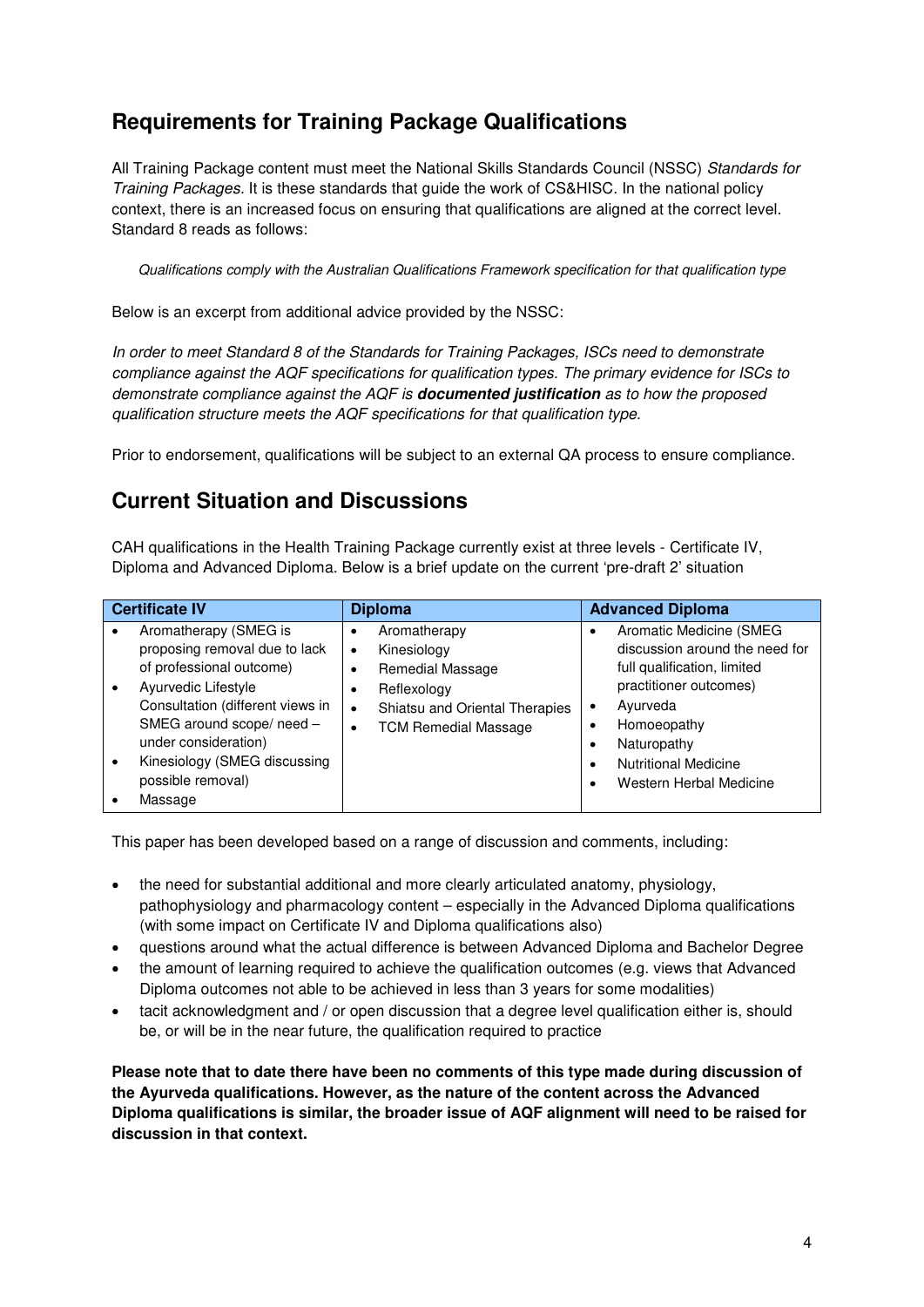CS&HISC is aware that some RTOs in the CAH area are moving away from the delivery of VET qualifications towards delivery of Degree programs. However, this issue is not a driver for CS&HISC, as our primary focus must be on what skills and knowledge are required for the job role.

### **The Basis for Decision-Making**

The first step for CS&HISC in developing or reviewing any qualification is to confirm the requirements of the job role – that is, what does the professional practitioner need to know and be able to do to work effectively and safely. Given the context of work, the issue of client safety is paramount. The next step is to determine the appropriate qualification level based on an analysis and mapping of the skill and knowledge requirements against the AQF descriptors. While there are several other factors and implications associated with any changed AQF alignment, the two steps described above are the full extent of the CS&HISC role.

Table 1 overleaf provides details of AQF descriptors for Advanced Diploma and Bachelor Degree plus a brief mapping of work roles as expressed during industry discussion. Some of the key indicators that change within the various levels of the AQF relate to:

- Critical thinking requirements
- Scope, depth and type of knowledge
- Level of autonomy in the workplace

Our initial work suggests that there **may** be a sound rationale for possible re-alignment of some qualifications. However, we welcome your expert input.

For interest, Table 2 is provided showing the AQF descriptors for Certificate IV, Diploma, Advanced Diploma and Bachelor Degree, as this is relevant to all CAH modalities.

Full details of the Australian Qualifications Framework can be found on the following link:

<http://www.aqf.edu.au/>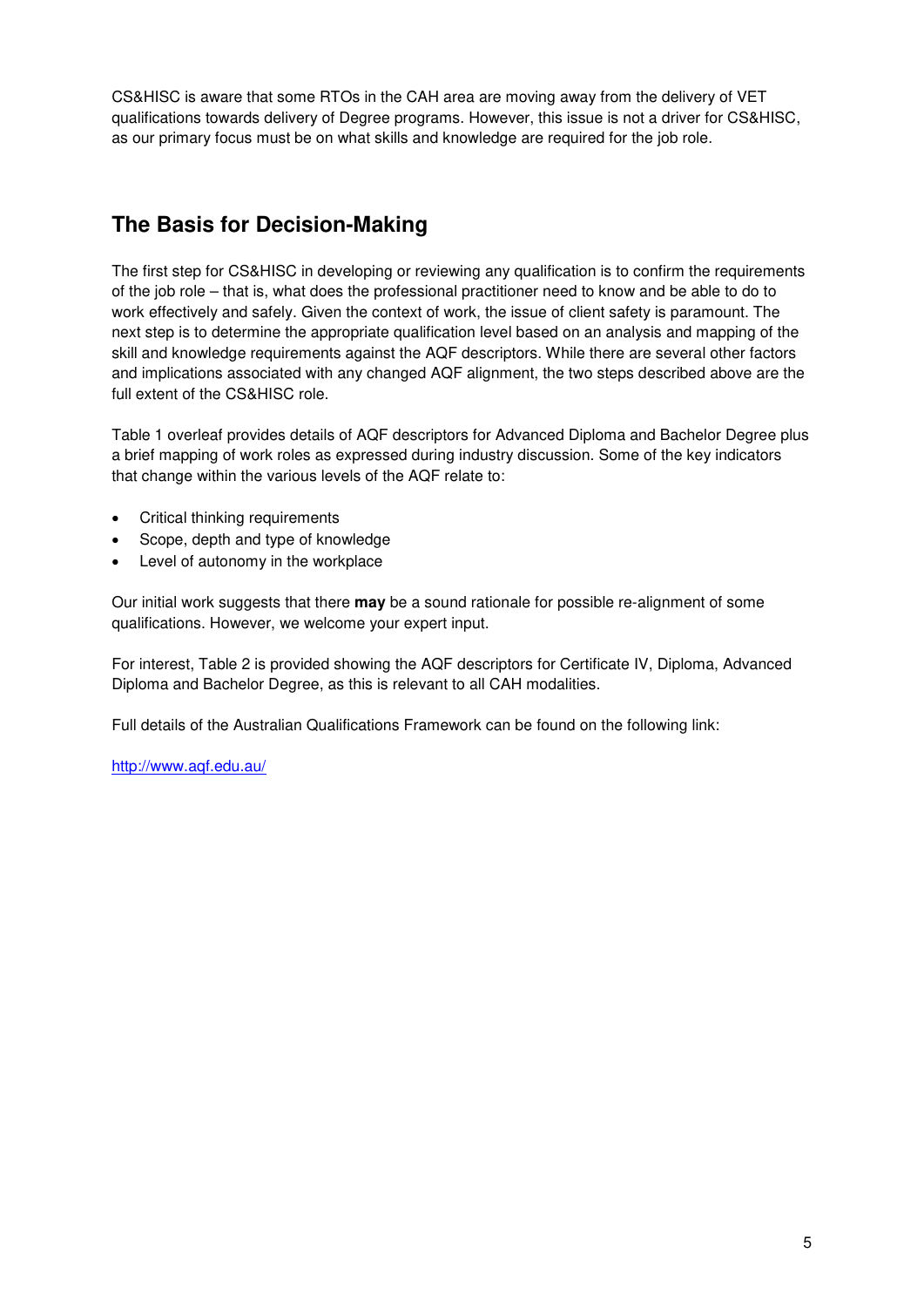| TABLE 1: MAPPING OF ADVANCED DIPLOMA AND BACHELOR DEGREE AGAINST CAH PRACTITIONER ROLES |                                                                                                                                                                                                               |                                                                                                                                                                                                                           |                                                                                                                                             |                                                                                                                                                                                                                                                                                                         |
|-----------------------------------------------------------------------------------------|---------------------------------------------------------------------------------------------------------------------------------------------------------------------------------------------------------------|---------------------------------------------------------------------------------------------------------------------------------------------------------------------------------------------------------------------------|---------------------------------------------------------------------------------------------------------------------------------------------|---------------------------------------------------------------------------------------------------------------------------------------------------------------------------------------------------------------------------------------------------------------------------------------------------------|
|                                                                                         | <b>Advanced Diploma</b>                                                                                                                                                                                       | <b>Bachelor Degree</b>                                                                                                                                                                                                    | <b>Features of Degree not in Advanced</b><br><b>Diploma</b>                                                                                 | <b>CAH Practitioners</b><br>(Homoeopaths, Naturopaths, Nutritional<br><b>Medicine Practitioners, Herbalists)</b>                                                                                                                                                                                        |
| Purpose                                                                                 | The Advanced Diploma qualifies<br>individuals who apply specialised<br>knowledge in a range of contexts to<br>undertake advanced skilled or<br>paraprofessional work and as a<br>pathway for further learning | The Bachelor Degree qualifies individuals<br>who apply a broad and coherent body of<br>knowledge in a range of contexts to<br>undertake professional work and as a<br>pathway for further learning                        | A broad and coherent body of<br>knowledge<br>Undertake professional work                                                                    | Use a coherent body of knowledge<br>around the following:<br>anatomy & physiology<br>pathophysiology<br>pharmacology<br>chemistry and bio-<br>chemistry<br>materia medica of<br>substantial depth and scope<br>Work as independent professional<br>practitioners                                        |
| Knowledge                                                                               | <b>Graduates of an Advanced Diploma</b><br>will have specialised and integrated<br>technical and theoretical knowledge<br>with depth within one or more fields<br>of work and learning                        | Graduates of a Bachelor Degree will have a<br>broad and coherent body of knowledge,<br>with depth in the underlying principles and<br>concepts in one or more disciplines as a<br>basis for independent lifelong learning | A broad and coherent body of<br>knowledge with depth in underlying<br>principles and concepts as basis for<br>independent lifelong learning | Use a coherent body of knowledge<br>around the following:<br>anatomy & physiology<br>$\bullet$<br>pathophysiology<br>pharmacology<br>chemistry and bio-<br>chemistry<br>materia medica of<br>substantial depth and scope<br>Engage in self-directed ongoing<br>learning and professional<br>development |

#### **TABLE 1: MAPPING OF ADVANCED DIPLOMA AND BACHELOR DEGREE AGAINST CAH PRACTITIONER ROLES**

**The Committee Committee Committee**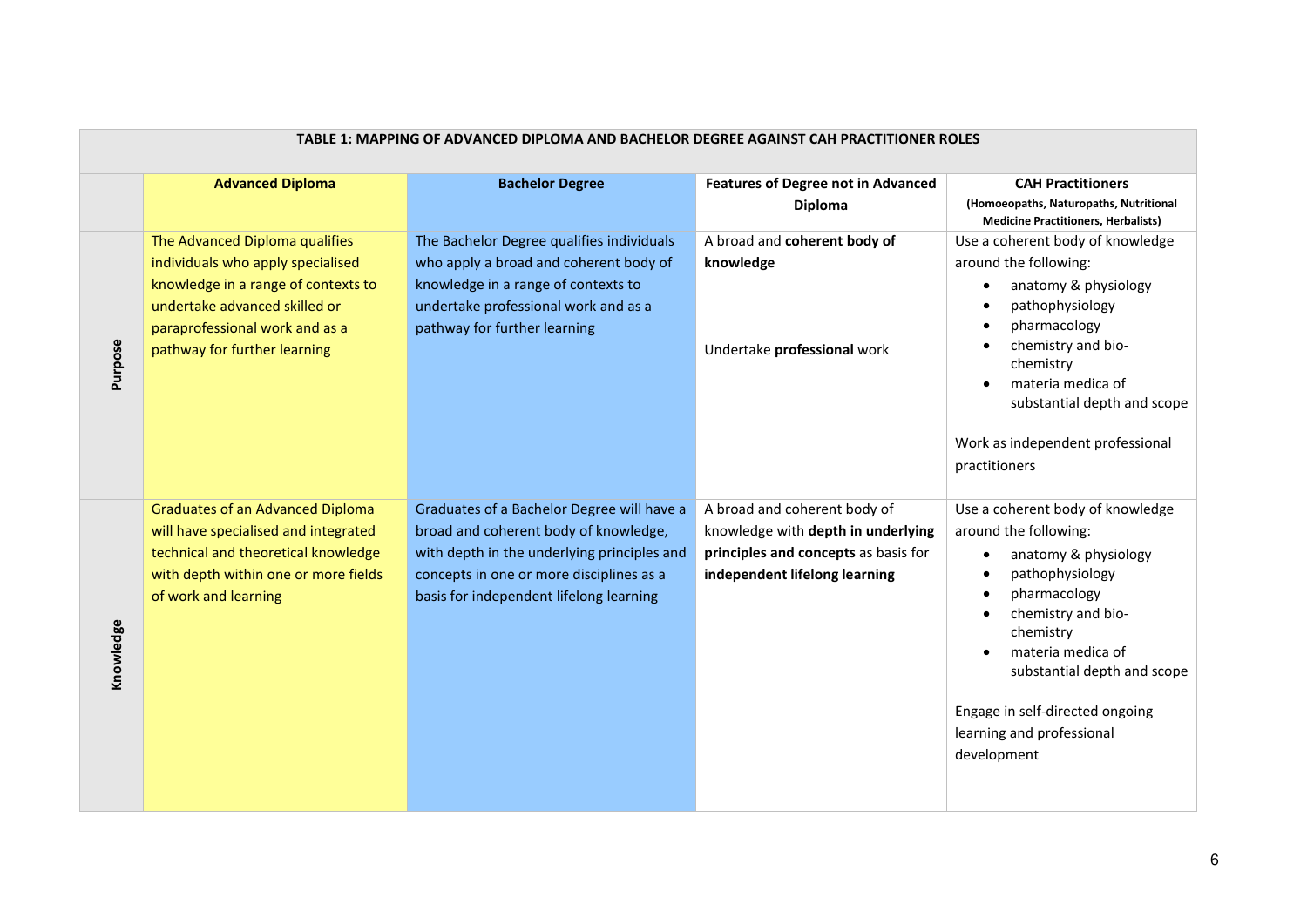| <b>Advanced Diploma</b><br><b>Bachelor Degree</b><br><b>Features of Degree not in Advanced</b>                                                                                                                                                                                                                                                                                                                                                                                                                                                                                                                                                                                                                                                                                                                                                                                                                                                                                                                                                                                                                                                                                                                                                                                                                                                                                                                                                                                                                                                                                      |                                                                                                                                                                                                                                                                                                                                                                                                                                                                                            |
|-------------------------------------------------------------------------------------------------------------------------------------------------------------------------------------------------------------------------------------------------------------------------------------------------------------------------------------------------------------------------------------------------------------------------------------------------------------------------------------------------------------------------------------------------------------------------------------------------------------------------------------------------------------------------------------------------------------------------------------------------------------------------------------------------------------------------------------------------------------------------------------------------------------------------------------------------------------------------------------------------------------------------------------------------------------------------------------------------------------------------------------------------------------------------------------------------------------------------------------------------------------------------------------------------------------------------------------------------------------------------------------------------------------------------------------------------------------------------------------------------------------------------------------------------------------------------------------|--------------------------------------------------------------------------------------------------------------------------------------------------------------------------------------------------------------------------------------------------------------------------------------------------------------------------------------------------------------------------------------------------------------------------------------------------------------------------------------------|
|                                                                                                                                                                                                                                                                                                                                                                                                                                                                                                                                                                                                                                                                                                                                                                                                                                                                                                                                                                                                                                                                                                                                                                                                                                                                                                                                                                                                                                                                                                                                                                                     | <b>CAH Practitioners</b>                                                                                                                                                                                                                                                                                                                                                                                                                                                                   |
| <b>Diploma</b>                                                                                                                                                                                                                                                                                                                                                                                                                                                                                                                                                                                                                                                                                                                                                                                                                                                                                                                                                                                                                                                                                                                                                                                                                                                                                                                                                                                                                                                                                                                                                                      | (Homoeopaths, Naturopaths, Nutritional<br><b>Medicine Practitioners, Herbalists)</b>                                                                                                                                                                                                                                                                                                                                                                                                       |
| Graduates of an Advanced Diploma<br>Graduates of a Bachelor Degree will have:<br>Ability to review critically,<br>• cognitive skills to review critically,<br>consolidate information and<br>will have:<br>analyse, consolidate and synthesise<br>• cognitive and communication<br>knowledge<br>knowledge<br>skills to identify, analyse,<br>the context of the body of<br>• cognitive and technical skills to<br>synthesise and act on information<br>Exercise critical thinking and<br>knowledge described above<br>demonstrate a broad understanding<br>from a range of sources<br>judgment in problem solving with<br>of knowledge with depth in some<br>intellectual independence<br>areas<br>cognitive and communication<br>• cognitive and creative skills to<br>skills to transfer knowledge and<br>exercise critical thinking and<br>Communication skills to present<br>skills to others and to<br>judgement in identifying and solving<br>demonstrate understanding of<br>clear, coherent and independent<br>medicine framework<br>problems with intellectual<br>specialised knowledge with depth<br>exposition of knowledge and ideas<br><b>Skills</b><br>independence<br>in some areas<br>• communication skills to present a<br>clear, coherent and independent<br>cognitive and communication<br>exposition of knowledge and ideas<br>skills to formulate responses to<br>complex problems<br>• wide-ranging specialised technical,<br>remedies, nutritional<br>creative or conceptual skills to<br>supplementation etc)<br>express ideas and perspectives<br>clients | Critically analyse information from<br>detailed case history, medical<br>reports, in depth client interview in<br>Bring together client information<br>with body of knowledge to diagnose<br>conditions within relevant natural<br>Make independent judgments about<br>appropriate natural medicine<br>treatments, selecting strategies from<br>an extensive range of options<br>(herbal treatments, homoeopathic<br>Communicate complex information<br>about conditions and treatments to |

#### **TABLE 1: MAPPING OF ADVANCED DIPLOMA AND BACHELOR DEGREE AGAINST CAH PRACTITIONER ROLES**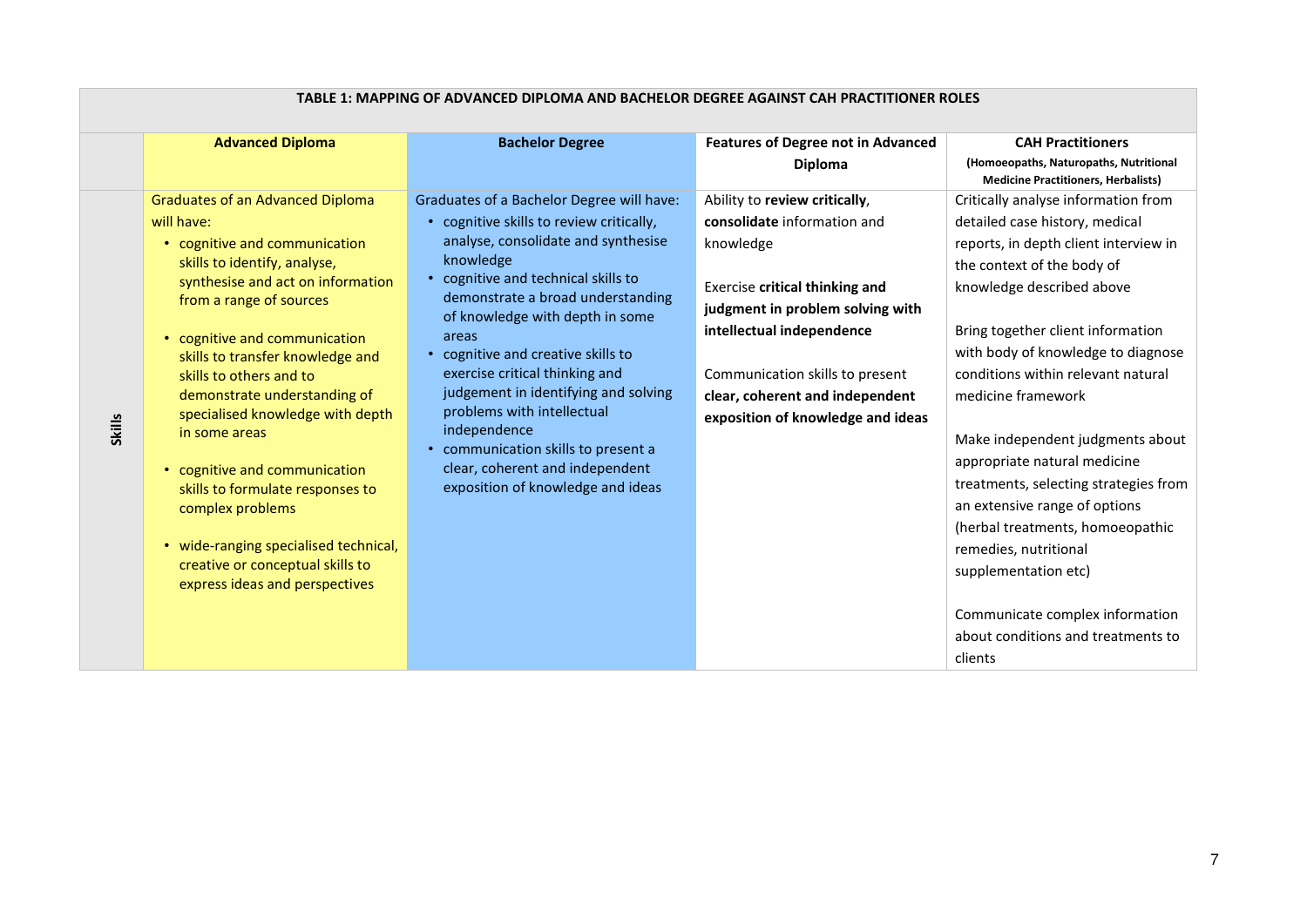|                                     | <b>Advanced Diploma</b>                                                                                                                                                                                                                                                                                                                                                                                                                                           | <b>Bachelor Degree</b>                                                                                                                                                                                                                                                                                             | <b>Features of Degree not in Advanced</b>                                                                                                                   | <b>CAH Practitioners</b>                                                                                                                                                                                                            |
|-------------------------------------|-------------------------------------------------------------------------------------------------------------------------------------------------------------------------------------------------------------------------------------------------------------------------------------------------------------------------------------------------------------------------------------------------------------------------------------------------------------------|--------------------------------------------------------------------------------------------------------------------------------------------------------------------------------------------------------------------------------------------------------------------------------------------------------------------|-------------------------------------------------------------------------------------------------------------------------------------------------------------|-------------------------------------------------------------------------------------------------------------------------------------------------------------------------------------------------------------------------------------|
|                                     |                                                                                                                                                                                                                                                                                                                                                                                                                                                                   |                                                                                                                                                                                                                                                                                                                    | Diploma                                                                                                                                                     | (Homoeopaths, Naturopaths, Nutritional<br><b>Medicine Practitioners, Herbalists)</b>                                                                                                                                                |
|                                     | <b>Graduates of an Advanced Diploma</b><br>will demonstrate the application of<br>knowledge and skills:<br>• with depth in areas of                                                                                                                                                                                                                                                                                                                               | Graduates of a Bachelor Degree will<br>demonstrate the application of knowledge<br>and skills:<br>• with initiative and judgement in                                                                                                                                                                               | Decision making in professional<br>practice<br>Accountability for own learning and                                                                          | Work in independent professional<br>practice<br>Engage in self-directed ongoing                                                                                                                                                     |
| Application of knowledge and skills | specialisation, in contexts subject<br>to change<br>• with initiative and judgment in<br>planning, design, technical or<br>management functions with some<br>direction<br>• to adapt a range of fundamental<br>principles and complex techniques<br>to known and unknown situations<br>• across a broad range of technical<br>or management functions with<br>accountability for personal<br>outputs and personal and team<br>outcomes within broad<br>parameters | planning, problem solving and<br>decision making in professional<br>practice and/or scholarship<br>• to adapt knowledge and skills in<br>diverse contexts<br>• with responsibility and accountability<br>for own learning and professional<br>practice and in collaboration with<br>others within broad parameters | professional practice                                                                                                                                       | learning and professional<br>development                                                                                                                                                                                            |
| Volume of Learning                  | The volume of learning of an Advanced<br>Diploma is typically $1.5 - 2$ years                                                                                                                                                                                                                                                                                                                                                                                     | The volume of learning of a Bachelor<br>Degree is typically $3 - 4$ years                                                                                                                                                                                                                                          | Volume of learning for degree<br>typically starts at 3 years (roughly<br>equivalent to 3600 hours based on<br>1200 hours as 1 year full time<br>equivalent) | Varied stakeholder input suggesting<br>that $1.5 - 2$ years represents an<br>insufficient volume of learning.<br>Difficult for CS&HISC to make<br>judgment in this area, as TP is<br>traditionally silent on volume of<br>learning. |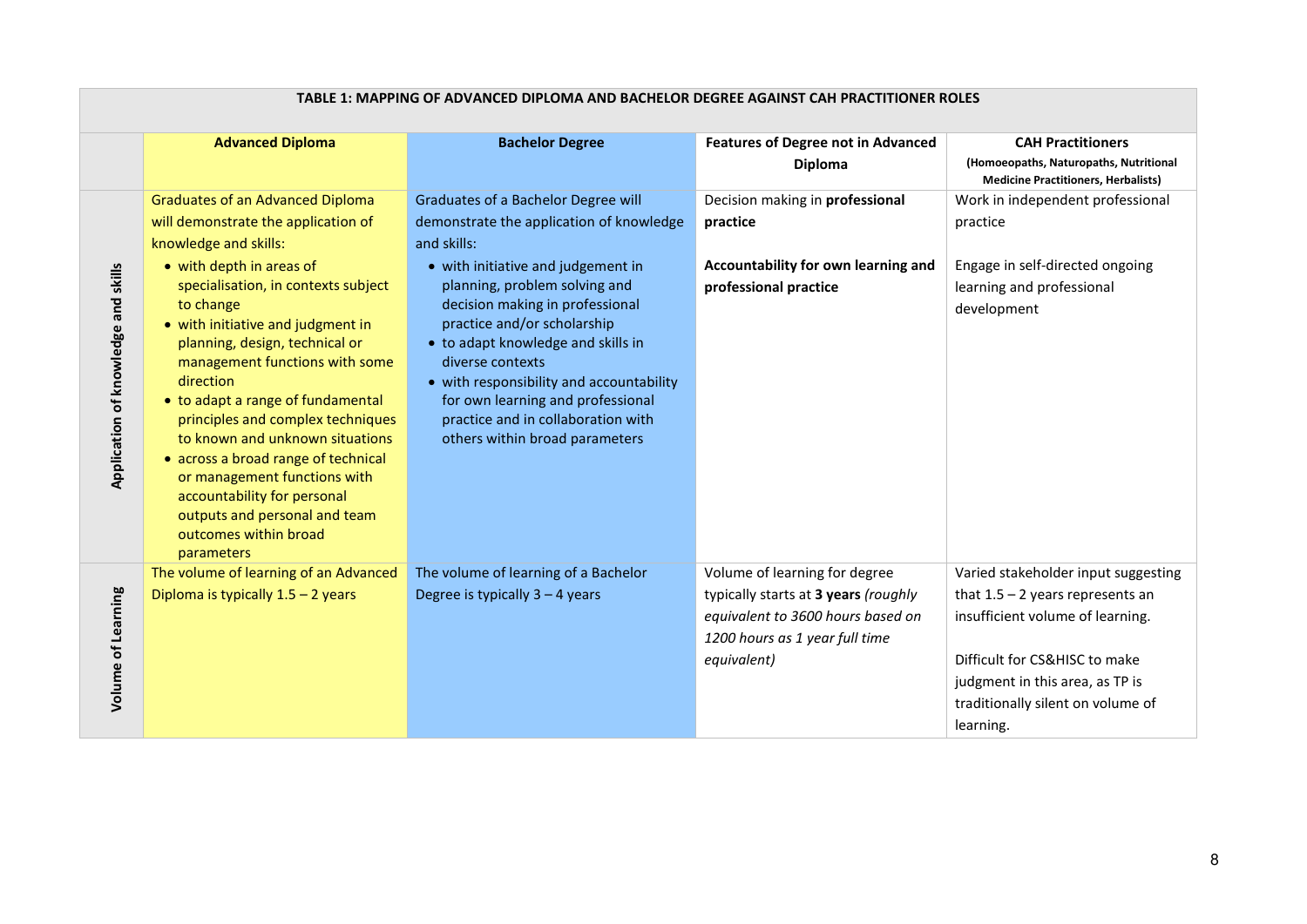|               | TABLE 2: COMPARISON OF QUALIFICATION CHARACTERISTICS AT DIFFERENT LEVELS OF THE AUSTRALIAN QUALIFICATIONS FRAMEWORK                                                                                                                                                                                                                                                                                                                                                                                                                                                                         |                                                                                                                                                                                                                                                                                                                                                                                                                                                                                                                                                                           |                                                                                                                                                                                                                                                                                                                                                                                                                                                                                                                                                                                     |                                                                                                                                                                                                                                                                                                                                                                                                                                                                                                                                                   |
|---------------|---------------------------------------------------------------------------------------------------------------------------------------------------------------------------------------------------------------------------------------------------------------------------------------------------------------------------------------------------------------------------------------------------------------------------------------------------------------------------------------------------------------------------------------------------------------------------------------------|---------------------------------------------------------------------------------------------------------------------------------------------------------------------------------------------------------------------------------------------------------------------------------------------------------------------------------------------------------------------------------------------------------------------------------------------------------------------------------------------------------------------------------------------------------------------------|-------------------------------------------------------------------------------------------------------------------------------------------------------------------------------------------------------------------------------------------------------------------------------------------------------------------------------------------------------------------------------------------------------------------------------------------------------------------------------------------------------------------------------------------------------------------------------------|---------------------------------------------------------------------------------------------------------------------------------------------------------------------------------------------------------------------------------------------------------------------------------------------------------------------------------------------------------------------------------------------------------------------------------------------------------------------------------------------------------------------------------------------------|
|               | <b>Certificate IV</b>                                                                                                                                                                                                                                                                                                                                                                                                                                                                                                                                                                       | <b>Diploma</b>                                                                                                                                                                                                                                                                                                                                                                                                                                                                                                                                                            | <b>Advanced Diploma</b>                                                                                                                                                                                                                                                                                                                                                                                                                                                                                                                                                             | <b>Bachelor Degree</b>                                                                                                                                                                                                                                                                                                                                                                                                                                                                                                                            |
| Purpose       | The Certificate IV qualifies individuals<br>who apply a broad range of specialised<br>knowledge and skills in varied contexts<br>to undertake skilled work and as a<br>pathway for further learning                                                                                                                                                                                                                                                                                                                                                                                         | The Diploma qualifies individuals who<br>apply integrated technical and<br>theoretical concepts in a broad range<br>of contexts to undertake advanced<br>skilled or paraprofessional work and as<br>a pathway for further learning                                                                                                                                                                                                                                                                                                                                        | The Advanced Diploma qualifies<br>individuals who apply specialised<br>knowledge in a range of contexts to<br>undertake advanced skilled or<br>paraprofessional work and as a<br>pathway for further learning                                                                                                                                                                                                                                                                                                                                                                       | The Bachelor Degree qualifies<br>individuals who apply a broad and<br>coherent body of knowledge in a range<br>of contexts to undertake professional<br>work and as a pathway for further<br>learning                                                                                                                                                                                                                                                                                                                                             |
| Knowledge     | Graduates of a Certificate IV will have<br>broad factual, technical and<br>theoretical knowledge in a specialised<br>field of work and learning                                                                                                                                                                                                                                                                                                                                                                                                                                             | Graduates of a Diploma will have<br>technical and theoretical knowledge<br>and concepts, with depth in some<br>areas within a field of work and<br>learning                                                                                                                                                                                                                                                                                                                                                                                                               | <b>Graduates of an Advanced Diploma</b><br>will have specialised and integrated<br>technical and theoretical knowledge<br>with depth within one or more fields<br>of work and learning                                                                                                                                                                                                                                                                                                                                                                                              | Graduates of a Bachelor Degree will<br>have a broad and coherent body of<br>knowledge, with depth in the<br>underlying principles and concepts in<br>one or more disciplines as a basis for<br>independent lifelong learning                                                                                                                                                                                                                                                                                                                      |
| <b>Skills</b> | Graduates of a Certificate IV will have:<br>• cognitive skills to identify, analyse,<br>compare and act on information<br>from a range of sources<br>• cognitive, technical and<br>communication skills to apply and<br>communicate technical solutions<br>of a non-routine or contingency<br>nature to a defined range of<br>predictable and unpredictable<br>problems<br>• specialist technical skills to<br>complete routine and non-routine<br>tasks and functions<br>• communication skills to guide<br>activities and provide technical<br>advice in the area of work and<br>learning | Graduates of a Diploma will have:<br>• cognitive and communication skills<br>to identify, analyse, synthesise and<br>act on information from a range of<br>sources<br>• cognitive, technical and<br>communication skills to analyse,<br>plan, design and evaluate<br>approaches to unpredictable<br>problems and/or management<br>requirements<br>• specialist technical and creative<br>skills to express ideas and<br>perspectives<br>• communication skills to transfer<br>knowledge and specialised skills to<br>others and demonstrate<br>understanding of knowledge | <b>Graduates of an Advanced Diploma</b><br>will have:<br>• cognitive and communication skills<br>to identify, analyse, synthesise and<br>act on information from a range of<br>sources<br>• cognitive and communication skills<br>to transfer knowledge and skills to<br>others and to demonstrate<br>understanding of specialised<br>knowledge with depth in some<br>areas<br>• cognitive and communication skills<br>to formulate responses to complex<br>problems<br>• wide-ranging specialised technical,<br>creative or conceptual skills to<br>express ideas and perspectives | Graduates of a Bachelor Degree will<br>have:<br>• cognitive skills to review critically,<br>analyse, consolidate and<br>synthesise knowledge<br>• cognitive and technical skills to<br>demonstrate a broad<br>understanding of knowledge with<br>depth in some areas<br>• cognitive and creative skills to<br>exercise critical thinking and<br>judgement in identifying and<br>solving problems with intellectual<br>independence<br>• communication skills to present a<br>clear, coherent and independent<br>exposition of knowledge and ideas |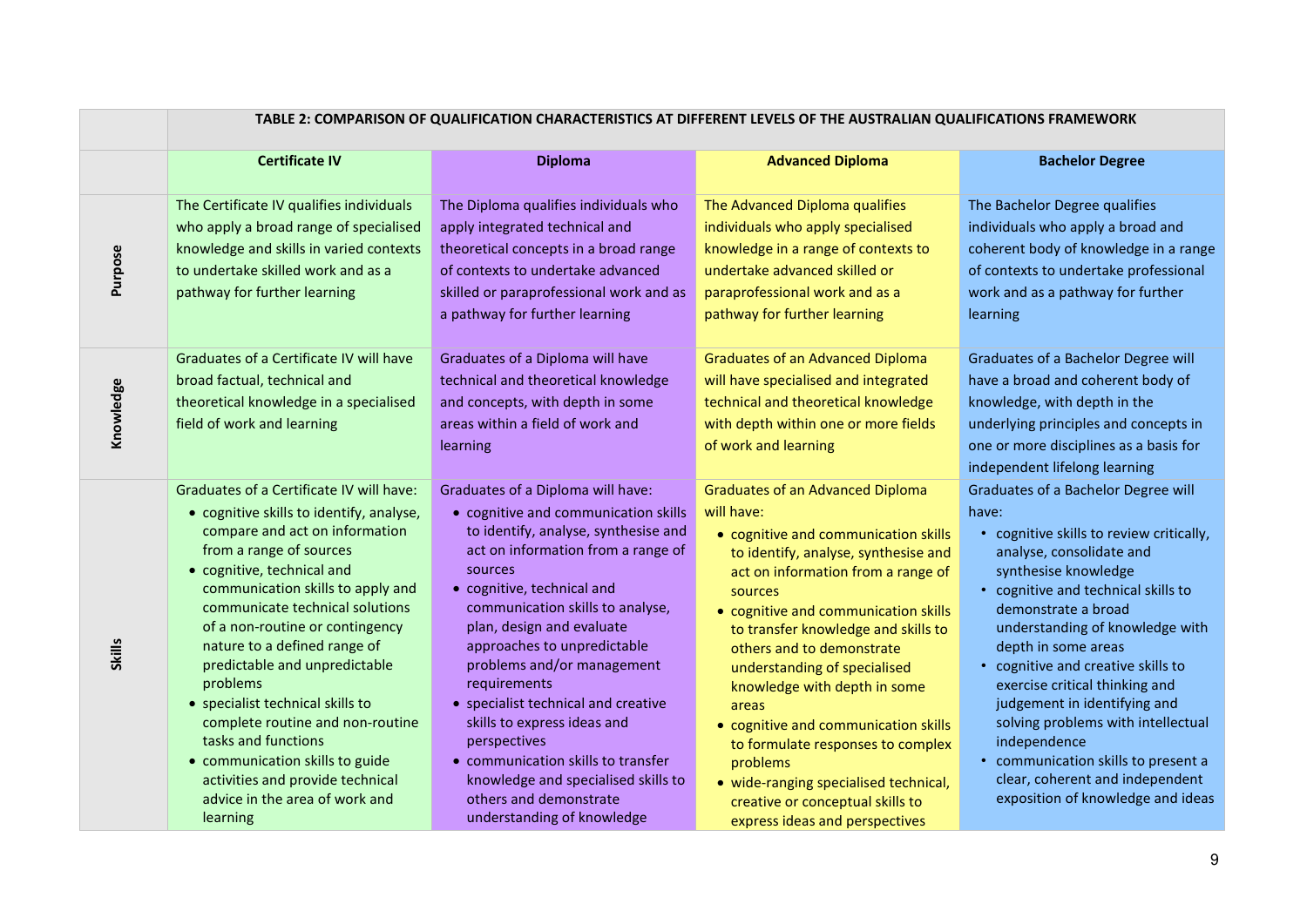|                                     | TABLE 2: COMPARISON OF QUALIFICATION CHARACTERISTICS AT DIFFERENT LEVELS OF THE AUSTRALIAN QUALIFICATIONS FRAMEWORK                                                                                                                                                                                                                                                                                                                      |                                                                                                                                                                                                                                                                                                                                                                                                                                                                                                                                                                                                                                                                                                              |                                                                                                                                                                                                                                                                                                                                                                                                                                                                                                                                                                                                          |                                                                                                                                                                                                                                                                                                                                                                                                                                                               |
|-------------------------------------|------------------------------------------------------------------------------------------------------------------------------------------------------------------------------------------------------------------------------------------------------------------------------------------------------------------------------------------------------------------------------------------------------------------------------------------|--------------------------------------------------------------------------------------------------------------------------------------------------------------------------------------------------------------------------------------------------------------------------------------------------------------------------------------------------------------------------------------------------------------------------------------------------------------------------------------------------------------------------------------------------------------------------------------------------------------------------------------------------------------------------------------------------------------|----------------------------------------------------------------------------------------------------------------------------------------------------------------------------------------------------------------------------------------------------------------------------------------------------------------------------------------------------------------------------------------------------------------------------------------------------------------------------------------------------------------------------------------------------------------------------------------------------------|---------------------------------------------------------------------------------------------------------------------------------------------------------------------------------------------------------------------------------------------------------------------------------------------------------------------------------------------------------------------------------------------------------------------------------------------------------------|
|                                     | <b>Certificate IV</b>                                                                                                                                                                                                                                                                                                                                                                                                                    | <b>Diploma</b>                                                                                                                                                                                                                                                                                                                                                                                                                                                                                                                                                                                                                                                                                               | <b>Advanced Diploma</b>                                                                                                                                                                                                                                                                                                                                                                                                                                                                                                                                                                                  | <b>Bachelor Degree</b>                                                                                                                                                                                                                                                                                                                                                                                                                                        |
| Application of knowledge and skills | Graduates of a Certificate IV will<br>demonstrate the application of<br>knowledge and skills:<br>• to specialised tasks or functions in<br>known or changing contexts<br>• with responsibility for own<br>functions and outputs, and may<br>have limited responsibility for<br>organisation of others<br>• with limited responsibility for the<br>quantity and quality of the output<br>of others in a team within limited<br>parameters | Graduates of a Diploma will<br>demonstrate the application of<br>knowledge and skills:<br>• with depth in some areas of<br>specialisation, in known or<br>changing contexts<br>• to transfer and apply theoretical<br>concepts and/or technical and/or<br>creative skills in a range of<br>situations<br>• with personal responsibility and<br>autonomy in performing complex<br>technical operations with<br>responsibility for own outputs in<br>relation to broad parameters for<br>quantity and quality<br>• with initiative and judgement to<br>organise the work of self and<br>others and plan, coordinate and<br>evaluate the work of teams within<br>broad but generally well-defined<br>parameters | <b>Graduates of an Advanced Diploma</b><br>will demonstrate the application of<br>knowledge and skills:<br>• with depth in areas of<br>specialisation, in contexts subject<br>to change<br>• with initiative and judgment in<br>planning, design, technical or<br>management functions with some<br>direction<br>• to adapt a range of fundamental<br>principles and complex techniques<br>to known and unknown situations<br>• across a broad range of technical<br>or management functions with<br>accountability for personal<br>outputs and personal and team<br>outcomes within broad<br>parameters | Graduates of a Bachelor Degree will<br>demonstrate the application of<br>knowledge and skills:<br>• with initiative and judgement in<br>planning, problem solving and<br>decision making in professional<br>practice and/or scholarship<br>• to adapt knowledge and skills in<br>diverse contexts<br>• with responsibility and<br>accountability for own learning<br>and professional practice and in<br>collaboration with others within<br>broad parameters |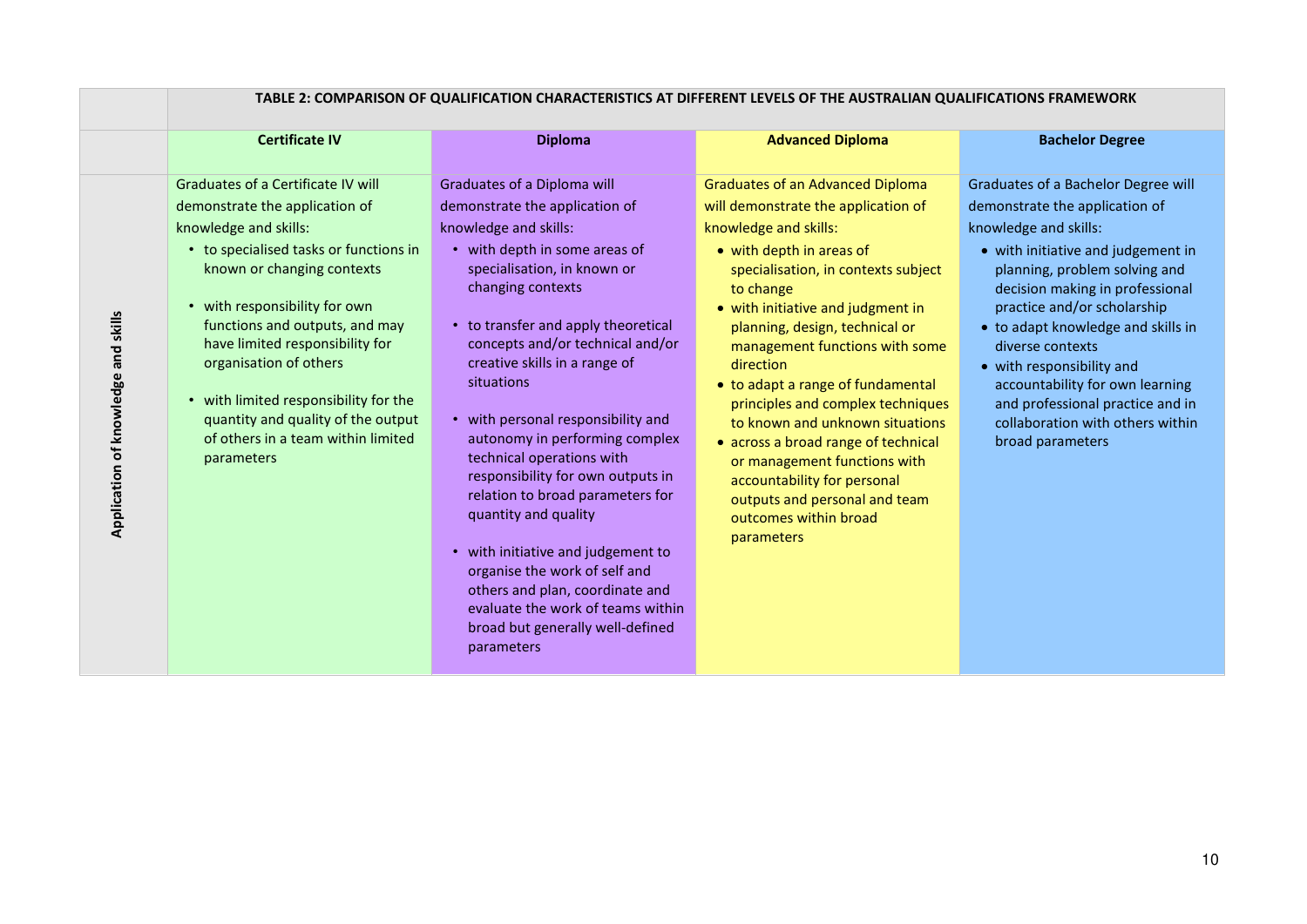|     | TABLE 2: COMPARISON OF QUALIFICATION CHARACTERISTICS AT DIFFERENT LEVELS OF THE AUSTRALIAN QUALIFICATIONS FRAMEWORK |                                        |                                       |                                      |  |
|-----|---------------------------------------------------------------------------------------------------------------------|----------------------------------------|---------------------------------------|--------------------------------------|--|
|     | <b>Certificate IV</b>                                                                                               | <b>Diploma</b>                         | <b>Advanced Diploma</b>               | <b>Bachelor Degree</b>               |  |
|     | The volume of learning of a Certificate                                                                             | The volume of learning of a Diploma is | The volume of learning of an Advanced | The volume of learning of a Bachelor |  |
|     | IV is typically $0.5 - 2$ years. There may                                                                          | typically $1 - 2$ years                | Diploma is typically $1.5 - 2$ years  | Degree is typically $3 - 4$ years    |  |
| gui | be variations between short duration                                                                                |                                        |                                       |                                      |  |
|     | specialist qualifications that build on                                                                             |                                        |                                       |                                      |  |
|     | knowledge and skills already acquired                                                                               |                                        |                                       |                                      |  |
|     | and longer duration qualifications that                                                                             |                                        |                                       |                                      |  |
|     | are designed as entry level                                                                                         |                                        |                                       |                                      |  |
|     | requirements for work                                                                                               |                                        |                                       |                                      |  |
|     |                                                                                                                     |                                        |                                       |                                      |  |